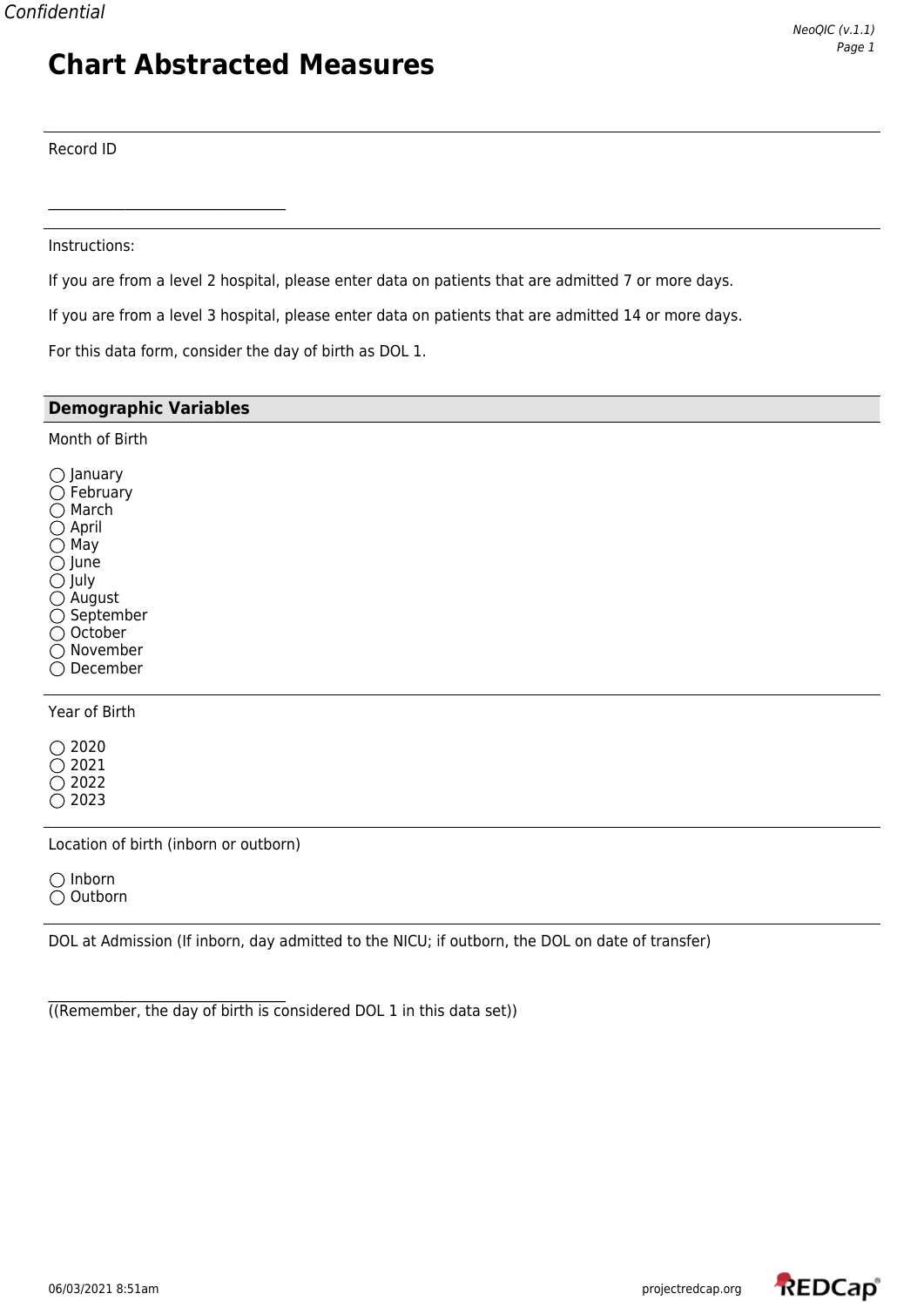If outborn, what hospital was the infant transferred from?

- $\bigcap$  Baystate Medical Center  $\bigcirc$  Beth Israel Deaconess Medical Center  $\overline{O}$  Beverly Hospital ○ BI Plymouth Hospital ○ Boston Children's Hospital ○ Boston Medical Center ◯ Brigham and Women's Hospital  $\bigcirc$  Emerson Hospital ○ Good Samaritan Medical Center  $\bigcirc$  Holy Family Hospital Lawrence Hospital Lowell General Hospital ○ Massachusetts General Hospital ○ Melrose Wakefield Hospital ◯ Metrowest Medical Center  $\bigcap$  Mt. Auburn Hospital ○ Newton-Wellesley Hospital  $\bigcirc$  North Shore Medical Center ○ Signature Healthcare Brockton Hospital  $\bigcirc$  South Shore Hospital  $\bigcap$  Southcoast - Charlton Memorial  $\bigcirc$  Southcoast - St. Luke's  $\bigcirc$  St. Elizabeth's Medical Center  $\bigcirc$  St. Vincent Hospital ◯ Tufts Medical Center
- UMass Memorial Health Care
- Winchester Hospital

Birth weight

(grams)

Gestational age, weeks

 $\mathcal{L}_\text{max}$  , where  $\mathcal{L}_\text{max}$  and  $\mathcal{L}_\text{max}$  and  $\mathcal{L}_\text{max}$ 

 $\mathcal{L}_\text{max}$  , where  $\mathcal{L}_\text{max}$  and  $\mathcal{L}_\text{max}$  and  $\mathcal{L}_\text{max}$ 

(weeks)

Gestational age, days

(days)

Maternal race

○ Black or African American White  $\overline{O}$  Asian American Indian/Alaska Native  $\bigcirc$  Native Hawaiian/Other Pacific Islander  $\bigcap$  Multi-racial  $\bigcirc$  Other Unknown

 $\mathcal{L}_\text{max}$  , where  $\mathcal{L}_\text{max}$  and  $\mathcal{L}_\text{max}$  and  $\mathcal{L}_\text{max}$ 

Specify

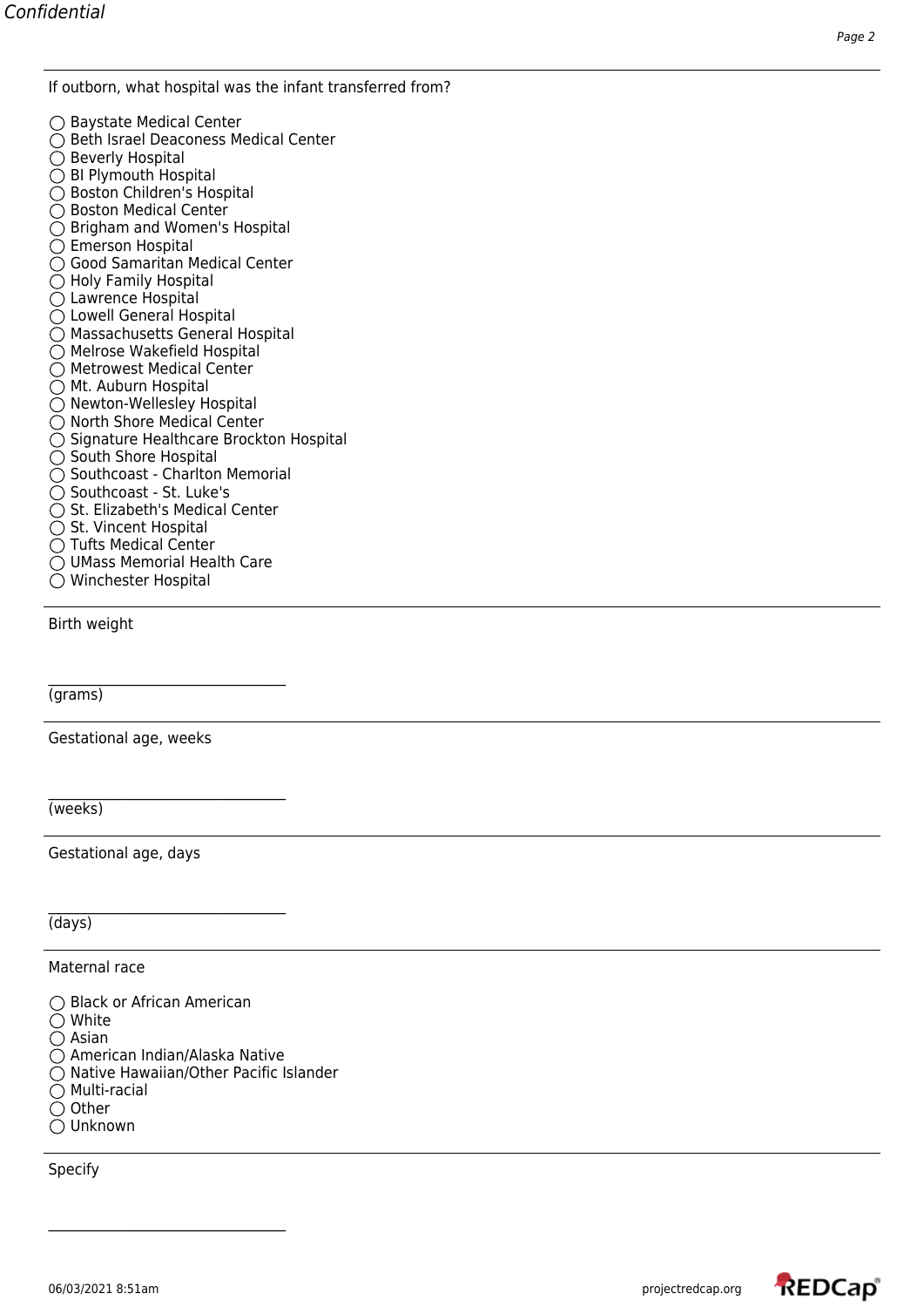Ethnicity of Mother

 $\bigcap$  Not Hispanic  $\bigcirc$  Hispanic  $\bigcirc$  Unknown

What is the mother's preferred language for health care discussions?

See appendix regarding Joint Commission standards for preferred language for health care discussions

 $\bigcirc$  English  $\bigcirc$  Spanish ◯ Chinese (Mandarin and/or Cantonese)  $\bigcirc$  Tagalog  $\overline{O}$  Vietnamese  $\bigcirc$  Arabic  $\bigcirc$  French  $\bigcirc$  Korean  $\bigcirc$  Russian  $\bigcirc$  German  $\bigcirc$  Haitian Creole  $\bigcirc$  Other

Unknown

If other, what is the mother's preferred language for health care discussions?

(language)

What kind of insurance did the mother have during pregnancy?

◯ Masshealth ◯ Tufts ACO/ Progeny ◯ BMC HealthNet Plan  $\bigcirc$  Health Plans, Inc.  $\bigcirc$  Other  $\bigcirc$  No Insurance Unknown

 $\mathcal{L}_\text{max}$  , where  $\mathcal{L}_\text{max}$  and  $\mathcal{L}_\text{max}$  and  $\mathcal{L}_\text{max}$ 

 $\mathcal{L}_\text{max}$  , where  $\mathcal{L}_\text{max}$  and  $\mathcal{L}_\text{max}$  and  $\mathcal{L}_\text{max}$ 

 $\mathcal{L}_\text{max}$  , where  $\mathcal{L}_\text{max}$  and  $\mathcal{L}_\text{max}$  and  $\mathcal{L}_\text{max}$ 

If other, what other kind of insurance did the mother have during pregnancy?

(insurance type)

Maternal Age

(in years)

Maternal Zip Code

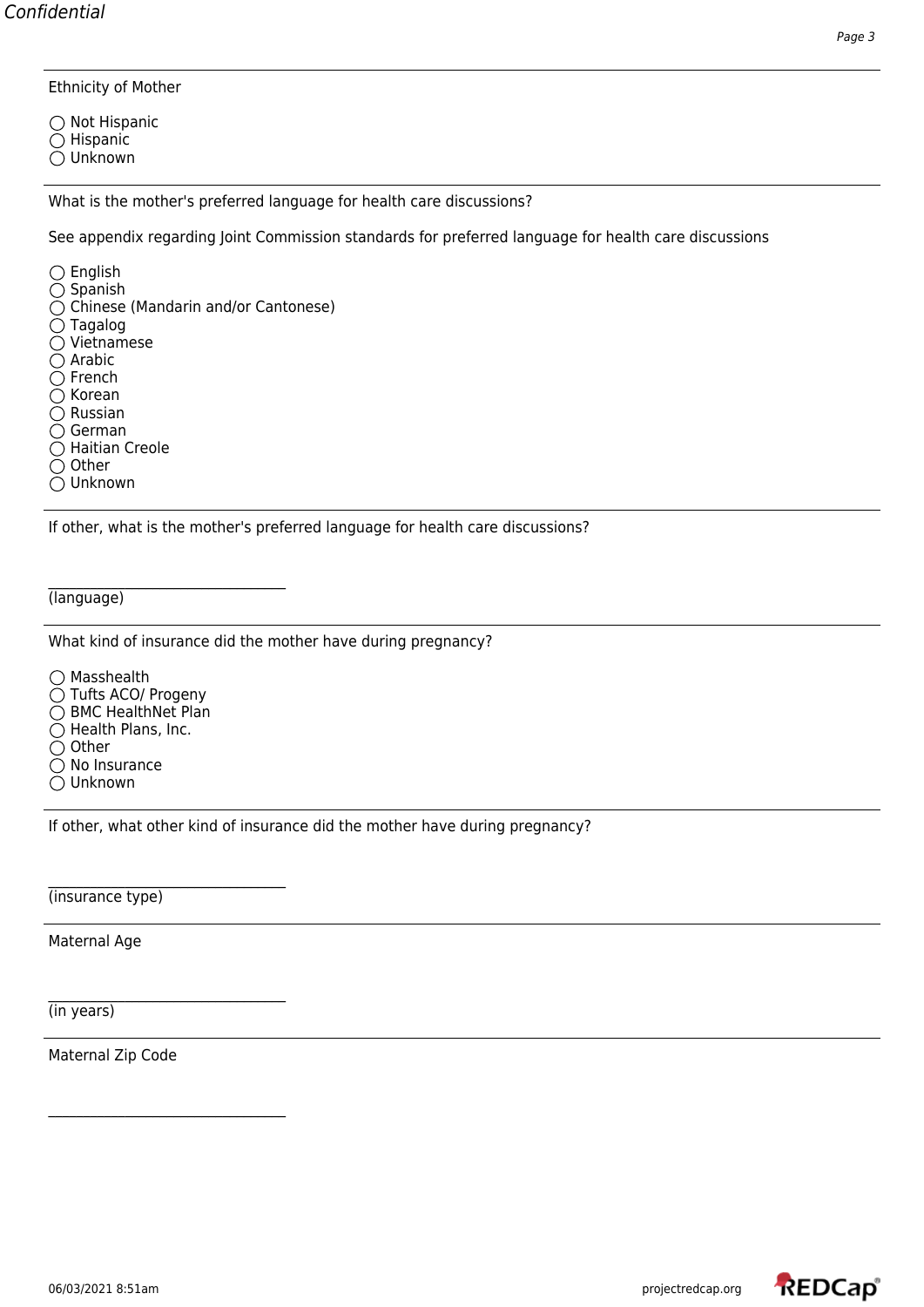Infant Sex

 $\bigcap$  Female  $\bigcap$  Male  $\bigcirc$  Undetermined

Plurality

 $\bigcirc$  Singleton

 $\bigcirc$  Twins  $\bigcirc$  Triplets

 $\bigcirc$  Other Multiple

If other plurality, how many infants?

 $\mathcal{L}_\text{max}$  , where  $\mathcal{L}_\text{max}$  and  $\mathcal{L}_\text{max}$  and  $\mathcal{L}_\text{max}$ 

Mode of Delivery

 $\bigcirc$  Vaginal  $\bigcirc$  Cesarean section

Prenatal care (See appendix for VON definition)

Yes  $\bigcirc$  No

Maternal substance use during pregnancy (check all that apply)

Definition: MAT = medication assisted treatment, the use of medications in combination with counseling and behavioral therapies, which is effective in the treatment of opioid use disorders

 $\Box$  Methadone or suboxone only for MAT

 $\Box$  Any substance use besides methadone and suboxone

 $\Box$  None

Unknown

What were the infant diagnoses at birth (check all that apply)

 $\Box$  Prematurity

 $\Box$  At risk for neonatal opioid withdrawal syndrome or neonatal opioid withdrawal syndrome

 $\Box$  Respiratory distress

- $\Box$  Surgical diagnosis
- $\Box$  Hypoxic ischemic encephalopathy
- $\Box$  Hypoglycemia
- $\Box$  Rule out sepsis
- $\Box$  Other

What was the surgical diagnosis?

 $\mathcal{L}_\text{max}$  , where  $\mathcal{L}_\text{max}$  and  $\mathcal{L}_\text{max}$  and  $\mathcal{L}_\text{max}$ 

 $\mathcal{L}_\text{max}$ 

If other, what was/were the other infant diagnoses at birth?

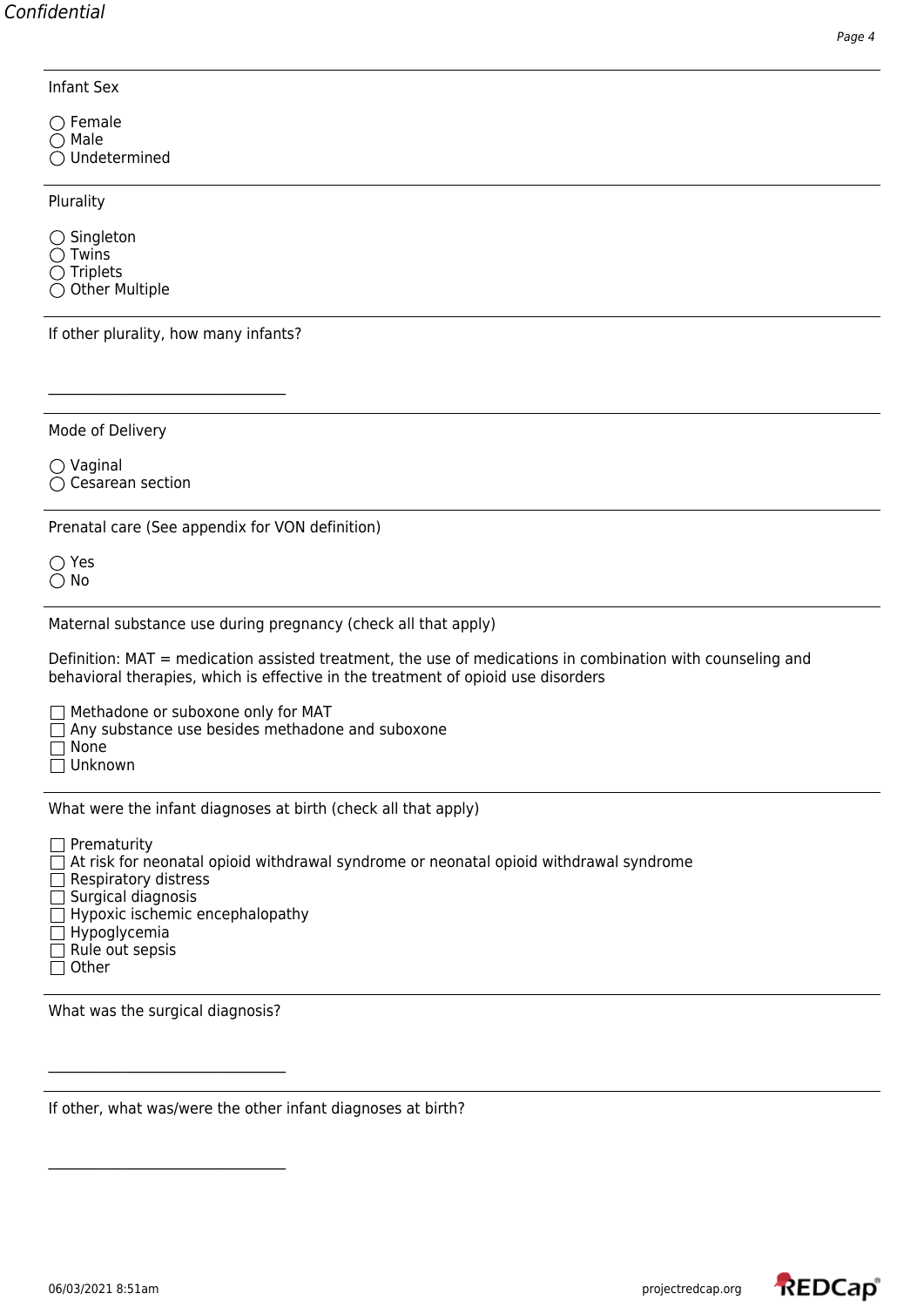| Has the baby been discharged yet?               | $\bigcirc$ No<br>Yes<br>$\rightarrow$ |  |
|-------------------------------------------------|---------------------------------------|--|
| What was the DOL at the initial disposition?    |                                       |  |
|                                                 |                                       |  |
| (DOL)                                           |                                       |  |
| What was the weight at the initial disposition? |                                       |  |
|                                                 |                                       |  |
| (grams)                                         |                                       |  |

What happened to the infant at the initial disposition?

 $\bigcirc$  Discharged home

- $\bigcirc$  Transferred to a level 2
- $\bigcirc$  Transferred to a Level 3 or 4
- $\bigcirc$  Transferred to a rehabilitation hospital
- Unknown

If transferred to another MA hospital, which one was the infant transferred to?

- Baystate Medical Center
- Beth Israel Deaconess Medical Center
- Beverly Hospital
- ◯ BI Plymouth Hospital
- Boston Children's Hospital
- Boston Medical Center
- Brigham and Women's Hospital
- Emerson Hospital
- Good Samaritan Medical Center
- $\bigcirc$  Holy Family Hospital
- ◯ Lawrence Hospital
- Lowell General Hospital
- Massachusetts General Hospital
- Melrose Wakefield Hospital
- Metrowest Medical Center
- ◯ Mt. Auburn Hospital
- $\bigcirc$  Newton-Wellesley Hospital
- ◯ North Shore Medical Center
- $\bigcirc$  Signature Healthcare Brockton Hospital
- $\bigcirc$  South Shore Hospital
- $\bigcirc$  Southcoast Charlton Memorial
- Southcoast St. Luke's
- $\bigcirc$  St. Elizabeth's Medical Center
- $\bigcirc$  St. Vincent Hospital
- $\bigcap$  Tufts Medical Center
- UMass Memorial Health Care
- Winchester Hospital

Was a 51a filed prior to the initial disposition?

◯ Yes No Unknown

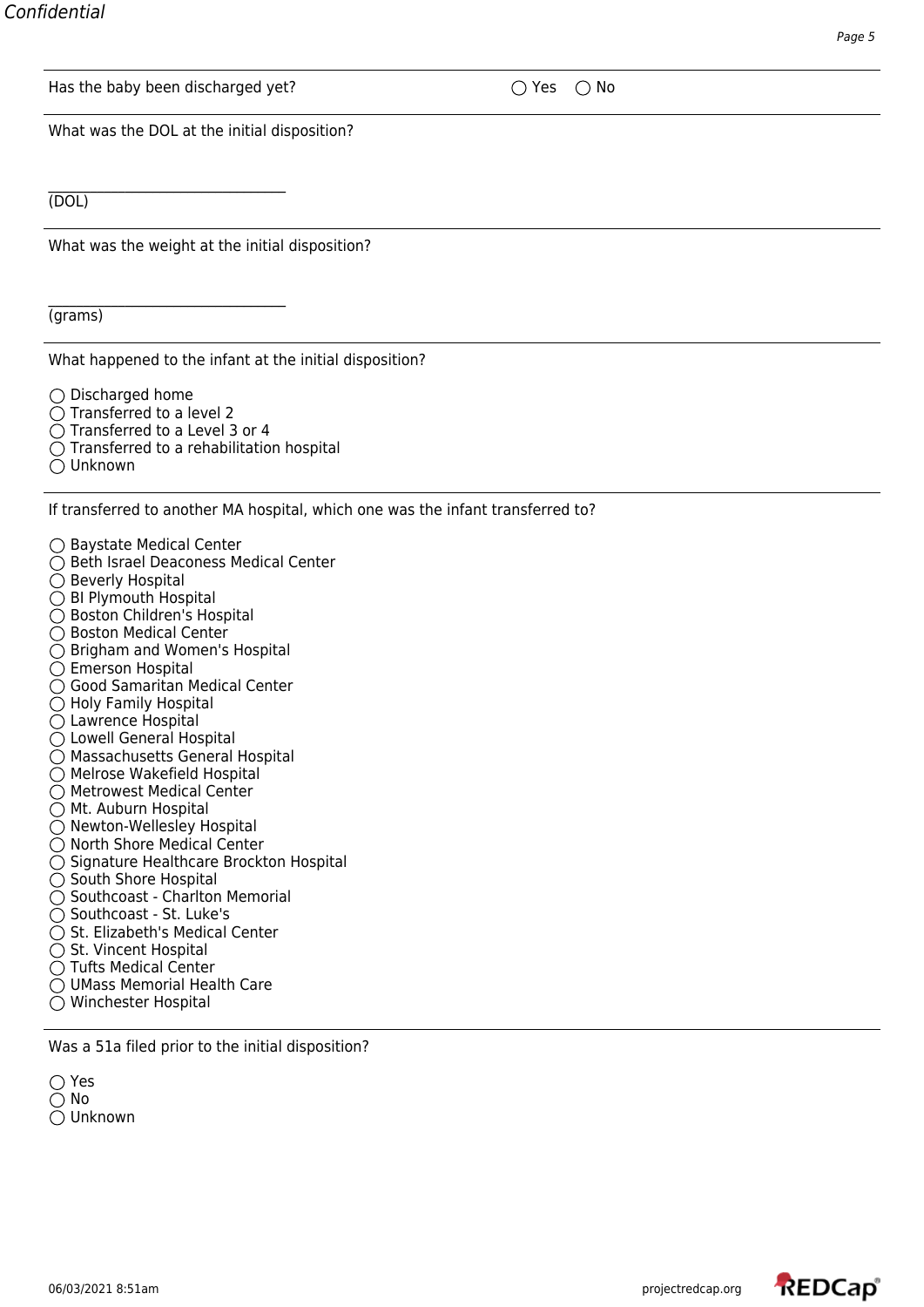◯ Yes  $\bigcap$  No Unknown

| Two days before the initial disposition or earlier, did at least one family member demonstrate |    |     |         |     |  |  |  |
|------------------------------------------------------------------------------------------------|----|-----|---------|-----|--|--|--|
| proficiency in the following skills:                                                           |    |     |         |     |  |  |  |
|                                                                                                | No | Yes | Unknown | N/A |  |  |  |
| Administration of medications or<br>vitamins                                                   |    |     |         |     |  |  |  |
| Feeding the infant by breast or<br>bottle                                                      |    |     |         |     |  |  |  |
| <b>CPR</b>                                                                                     |    |     |         |     |  |  |  |
| Understanding of safe sleep<br>reommendation                                                   |    |     |         |     |  |  |  |
| Mixing fortified breast milk or<br>formula                                                     |    |     |         |     |  |  |  |

#### **Human Milk Eligibility Variables**

Was the mother deemed ineligible to provide mother's own milk to her infant(s) by the medical team during the hospitalization?

Yes No Unknown

If Yes, for what reason was the mother deemed ineligible?

 $\bigcap$  Recent substance abuse

 $\mathcal{L}_\text{max}$  , where  $\mathcal{L}_\text{max}$  and  $\mathcal{L}_\text{max}$  and  $\mathcal{L}_\text{max}$ 

 $\bigcirc$  Use of maternal drugs contraindicated with breastfeeding (i.e. chemotherapy)

 $\bigcirc$  Maternal HIV

 $\bigcirc$  Significant social issue where the infant will not go the mother's care following discharge

 $\bigcirc$  Other

Unknown

If other, why was the mother deemed ineligible?

## **Multi-Disciplinary Family Meeting Questions**

Did a multi-disciplinary family meeting occur in the first 7 days after admission as documented in the medical record?

Definition: A multi-disciplinary family meeting is defined as a meeting with representation from nursing, social work, the medical team (MD, NNP, or PA) and/or other providers.

Yes  $\bigcirc$  No Unknown

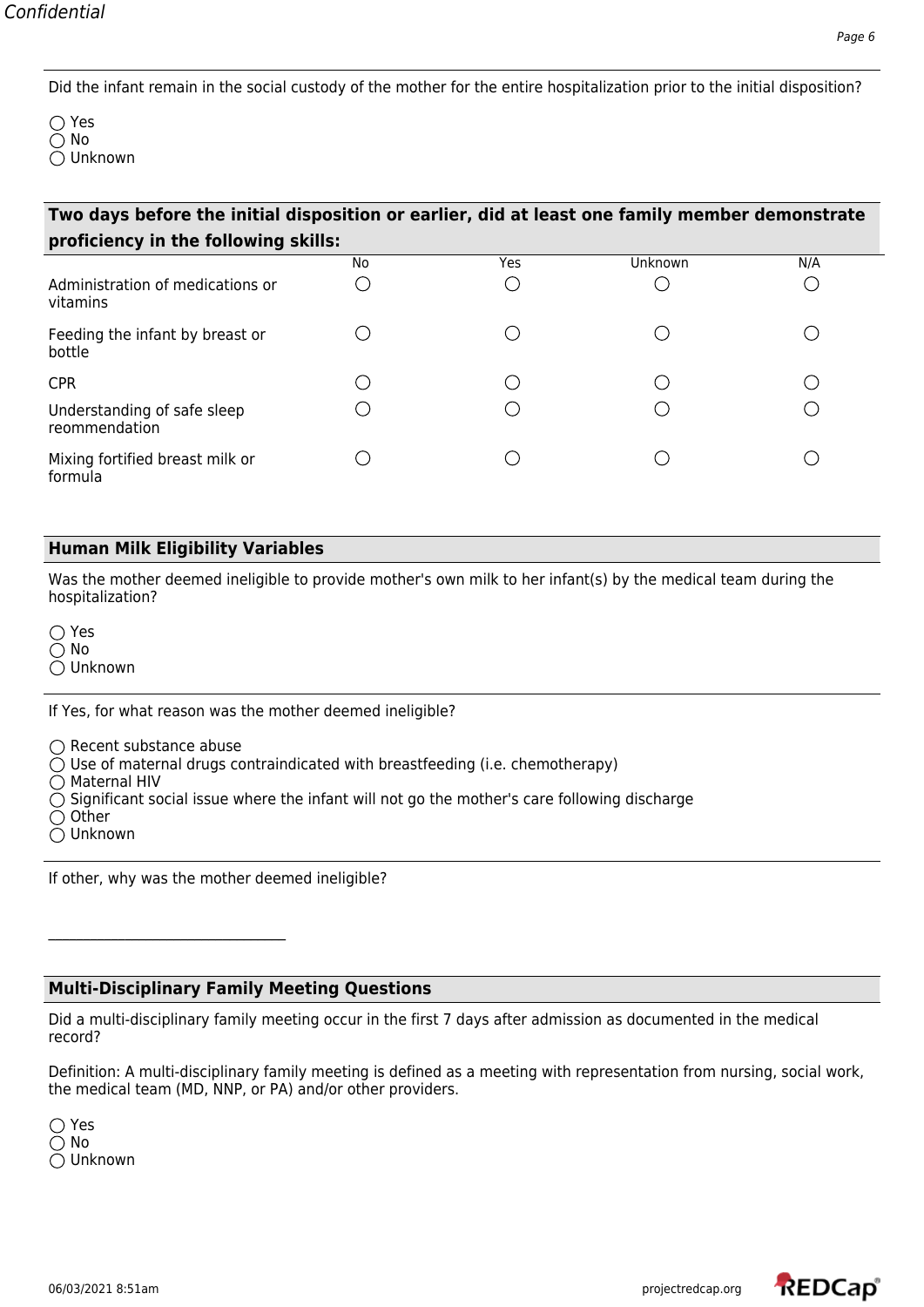If yes, is the day of life of the multi-disciplinary family meeting documented in the medical record?

◯ Yes  $\bigcap$  No Unknown

If yes, what day of life did the multi-disciplinary family meeting occur?

(day of life)

Did a social worker consult with the mother and/or other caregivers (separate from the multi-disciplinary family meeting) in the first 7 days after admission as documented in the medical record?

◯ Yes  $\bigcirc$  No Unknown

If yes, is the day of life that the social worker first consulted with the mother and/or other caregivers documented in the medical record?

Yes No Unknown

If yes, what day of life did the social worker first consult with the mother and/or other caregivers?

(day of life)

## **Other Social Questions**

Was the mother screened for postpartum depression using a standardized screening tool during the NICU hospitalization as documented in the medical record?

◯ Yes No Unknown

If yes, what was the DOL when the postpartum depression screening tool was administered?

 $\mathcal{L}_\text{max}$  , where  $\mathcal{L}_\text{max}$  and  $\mathcal{L}_\text{max}$  and  $\mathcal{L}_\text{max}$ (DOL)

Was the family assessed for any unmet basic needs (e.g. housing, transportation difficulties, food insecurity) as documented in the medical record during the NICU hospitalization?

Yes  $\bigcirc$  No Unknown